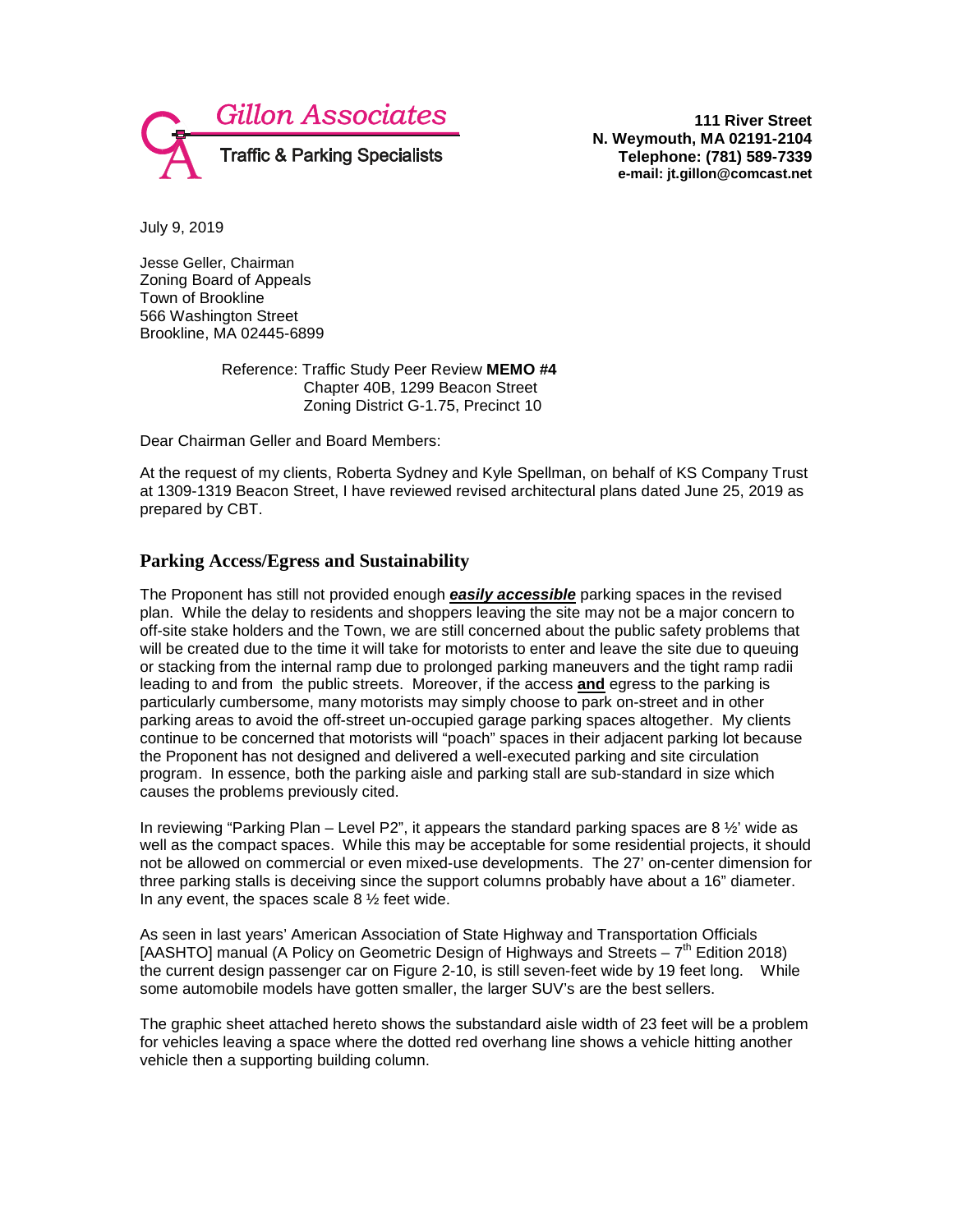1299 Beacon Street 5/20/19 Plans July 9, 2019 p. 2

.

The dotted blue turn line on the ramp shows exiting vehicles maneuvering over the down aisle double yellow center line where sight distance is already an issue. The ramp center line radii appears to be about 20 ½ feet as compared to the AASHTO design vehicle having an outside overhang radii of about 25.4 feet for vehicles leaving level P2 up the ramp to street level.

Although some may rationalize that vehicles can always make three-point turns when parking or unparking and there will not always be an opposing vehicle on the ramp, the point is this will be uncomfortable and time consuming for those not living there. As previously discussed in MEMO #3, these are the motorists visiting stores that may very well choose not park in the garage for a second time and will park either on the street or in an adjacent private parking lot.

> Sincerely, GILLON ASSOCIATES

John T. Gillon, P.E.